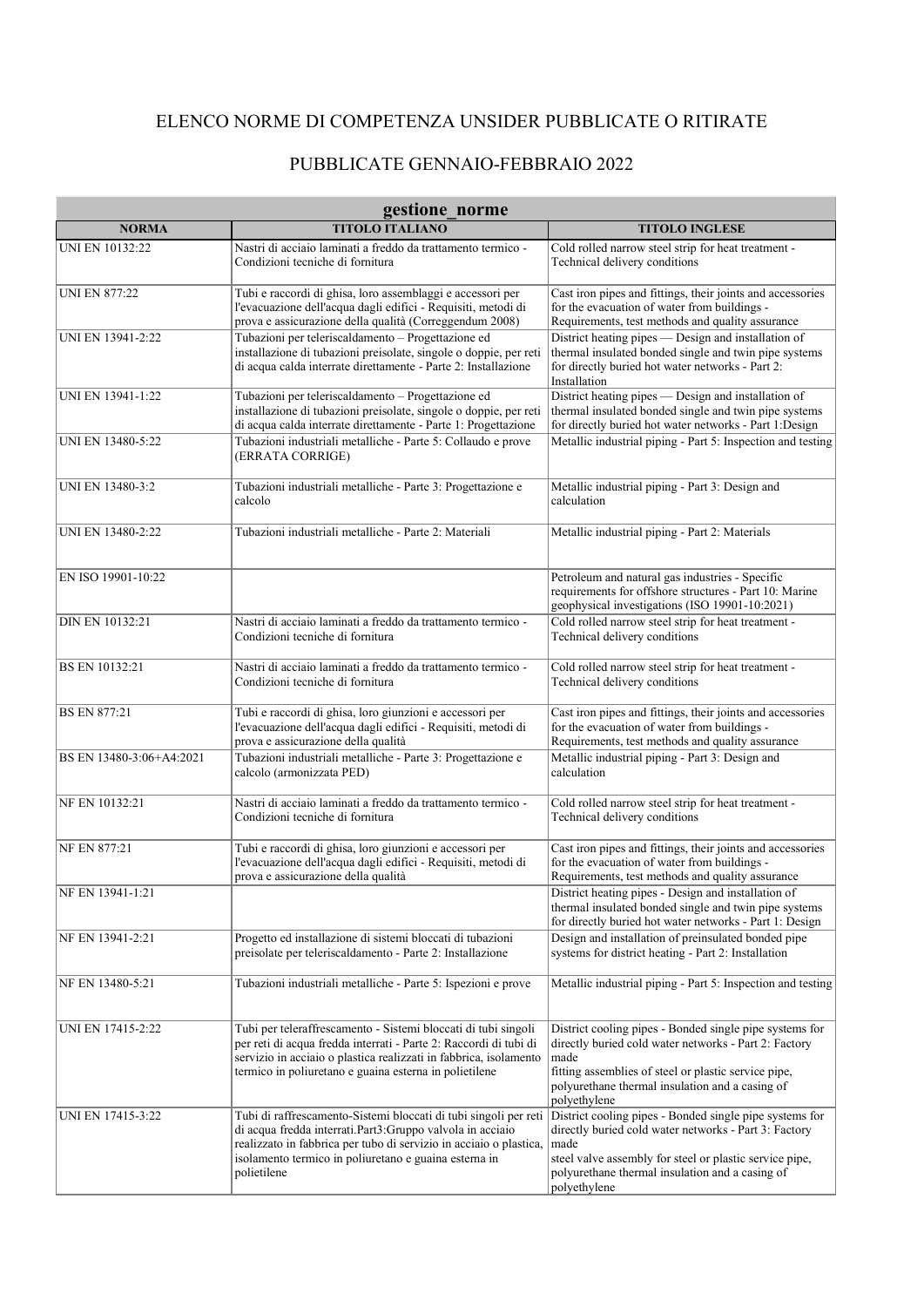| gestione norme              |                                                                                                                                                                                                                                                                               |                                                                                                                                                                                                                                                        |  |  |
|-----------------------------|-------------------------------------------------------------------------------------------------------------------------------------------------------------------------------------------------------------------------------------------------------------------------------|--------------------------------------------------------------------------------------------------------------------------------------------------------------------------------------------------------------------------------------------------------|--|--|
| UNI EN 10264-2:22           | Fili e prodotti trafilati di acciaio - Filo di acciaio per funi -<br>Part 2: Filo di acciao non legato trafilato a freddo per funi per<br>applicazioni generali                                                                                                               | Steel wire and wire products - Steel wire for ropes - Part<br>2: Cold drawn non alloy steel wire for ropes for general<br>applications                                                                                                                 |  |  |
| EN 10202:22                 | Banda cromata elettrolitica                                                                                                                                                                                                                                                   | Cold reduced electrolytic chromium/chromium oxide<br>coated steel                                                                                                                                                                                      |  |  |
| DIN EN 17415-2:21           | Tubi per teleraffrescamento - Sistemi bloccati di tubi singoli<br>per reti di acqua fredda interrati - Parte 2: Raccordi di tubi di<br>servizio in acciaio o plastica realizzati in fabbrica, isolamento<br>termico in poliuretano e guaina esterna in polietilene            | District cooling pipes - Bonded single pipe systems for<br>directly buried cold water networks - Part 2: Factory<br>made<br>fitting assemblies of steel or plastic service pipe,<br>polyurethane thermal insulation and a casing of<br>polyethylene    |  |  |
| DIN EN 17415-3:21           | Tubi di raffrescamento-Sistemi bloccati di tubi singoli per reti<br>di acqua fredda interrati.Part3:Gruppo valvola in acciaio<br>realizzato in fabbrica per tubo di servizio in acciaio o plastica,<br>isolamento termico in poliuretano e guaina esterna in<br>polietilene   | District cooling pipes - Bonded single pipe systems for<br>directly buried cold water networks - Part 3: Factory<br>made<br>steel valve assembly for steel or plastic service pipe,<br>polyurethane thermal insulation and a casing of<br>polyethylene |  |  |
| BS EN 17415-2:21            | Tubi per teleraffrescamento - Sistemi bloccati di tubi singoli<br>per reti di acqua fredda interrati - Parte 2: Raccordi di tubi di<br>servizio in acciaio o plastica realizzati in fabbrica, isolamento<br>termico in poliuretano e guaina esterna in polietilene            | District cooling pipes - Bonded single pipe systems for<br>directly buried cold water networks - Part 2: Factory<br>made<br>fitting assemblies of steel or plastic service pipe,<br>polyurethane thermal insulation and a casing of<br>polyethylene    |  |  |
| BS EN 17415-3:21            | Tubi di raffrescamento-Sistemi bloccati di tubi singoli per reti<br>di acqua fredda interrati. Part3: Gruppo valvola in acciaio<br>realizzato in fabbrica per tubo di servizio in acciaio o plastica,<br>isolamento termico in poliuretano e guaina esterna in<br>polietilene | District cooling pipes - Bonded single pipe systems for<br>directly buried cold water networks - Part 3: Factory<br>made<br>steel valve assembly for steel or plastic service pipe,<br>polyurethane thermal insulation and a casing of<br>polyethylene |  |  |
| BS EN 10264-2:21            | Fili e prodotti trafilati di acciaio - Filo di acciaio per funi -<br>Part 2: Filo di acciao non legato trafilato a freddo per funi per<br>applicazioni generali                                                                                                               | Steel wire and wire products - Steel wire for ropes - Part<br>2: Cold drawn non alloy steel wire for ropes for general<br>applications                                                                                                                 |  |  |
| NF EN 17415-2:21            | Tubi per teleraffrescamento - Sistemi bloccati di tubi singoli<br>per reti di acqua fredda interrati - Parte 2: Raccordi di tubi di<br>servizio in acciaio o plastica realizzati in fabbrica, isolamento<br>termico in poliuretano e guaina esterna in polietilene            | District cooling pipes - Bonded single pipe systems for<br>directly buried cold water networks - Part 2: Factory<br>made<br>fitting assemblies of steel or plastic service pipe,<br>polyurethane thermal insulation and a casing of<br>polyethylene    |  |  |
| NF EN 17415-3:21            | Tubi di raffrescamento-Sistemi bloccati di tubi singoli per reti<br>di acqua fredda interrati.Part3:Gruppo valvola in acciaio<br>realizzato in fabbrica per tubo di servizio in acciaio o plastica,<br>isolamento termico in poliuretano e guaina esterna in<br>polietilene   | District cooling pipes - Bonded single pipe systems for<br>directly buried cold water networks - Part 3: Factory<br>made<br>steel valve assembly for steel or plastic service pipe,<br>polyurethane thermal insulation and a casing of<br>polyethylene |  |  |
| NF EN 10264-2:21            | Fili e prodotti trafilati di acciaio - Filo di acciaio per funi -<br>Part 2: Filo di acciao non legato trafilato a freddo per funi per<br>applicazioni generali                                                                                                               | Steel wire and wire products - Steel wire for ropes - Part<br>2: Cold drawn non alloy steel wire for ropes for general<br>applications                                                                                                                 |  |  |
| UNI EN ISO 683-2:18         | Acciai per trattamento termico, acciai legati e acciai<br>automatici - Parte 2: Acciai legati da bonifica (ERRATA<br>CORRIGE)                                                                                                                                                 |                                                                                                                                                                                                                                                        |  |  |
| ISO 683-3:22                | Accia per trattamento termico, acciailegati e acciai<br>automatici. Parte 3: accia da cementazione                                                                                                                                                                            | Heat-treatable steels, alloy steels and free-cutting steels.<br>Part 3: case-hardening steels                                                                                                                                                          |  |  |
| EN ISO 683-3:22             |                                                                                                                                                                                                                                                                               | Heat-treatable steels, alloy steels and free-cutting steels<br>- Part 3: Case-hardening steels (ISO 683-3:2016)                                                                                                                                        |  |  |
| BS EN 13941-2:19+A1:21      | Progetto ed installazione di sistemi bloccati di tubazioni<br>preisolate per teleriscaldamento - Parte 2: Installazione                                                                                                                                                       | Design and installation of preinsulated bonded pipe<br>systems for district heating - Part 2: Installation                                                                                                                                             |  |  |
| BS EN 13941-1:19+A1:21      |                                                                                                                                                                                                                                                                               | District heating pipes - Design and installation of<br>thermal insulated bonded single and twin pipe systems<br>for directly buried hot water networks - Part 1: Design                                                                                |  |  |
| BS EN 13480-2:17+A7:20      | Tubazioni industriali metalliche - Parte 2: Materiali<br>(armonizzata PED)                                                                                                                                                                                                    | Metallic industrial piping - Part 2: Materials                                                                                                                                                                                                         |  |  |
| <b>UNI EN ISO 2566-1:22</b> | Acciaio - Conversione dei valori di allungamento - Parte 1^ -<br>Acciai al carbonio e basso legati                                                                                                                                                                            | Steel - Conversion of elongation values - Part 1: Carbon<br>and low alloy steels                                                                                                                                                                       |  |  |
| DIN EN ISO 2566-1:22        | Acciaio - Conversione dei valori di allungamento - Parte 1^ -<br>Acciai al carbonio e basso legati                                                                                                                                                                            | Steel - Conversion of elongation values - Part 1: Carbon<br>and low alloy steels                                                                                                                                                                       |  |  |